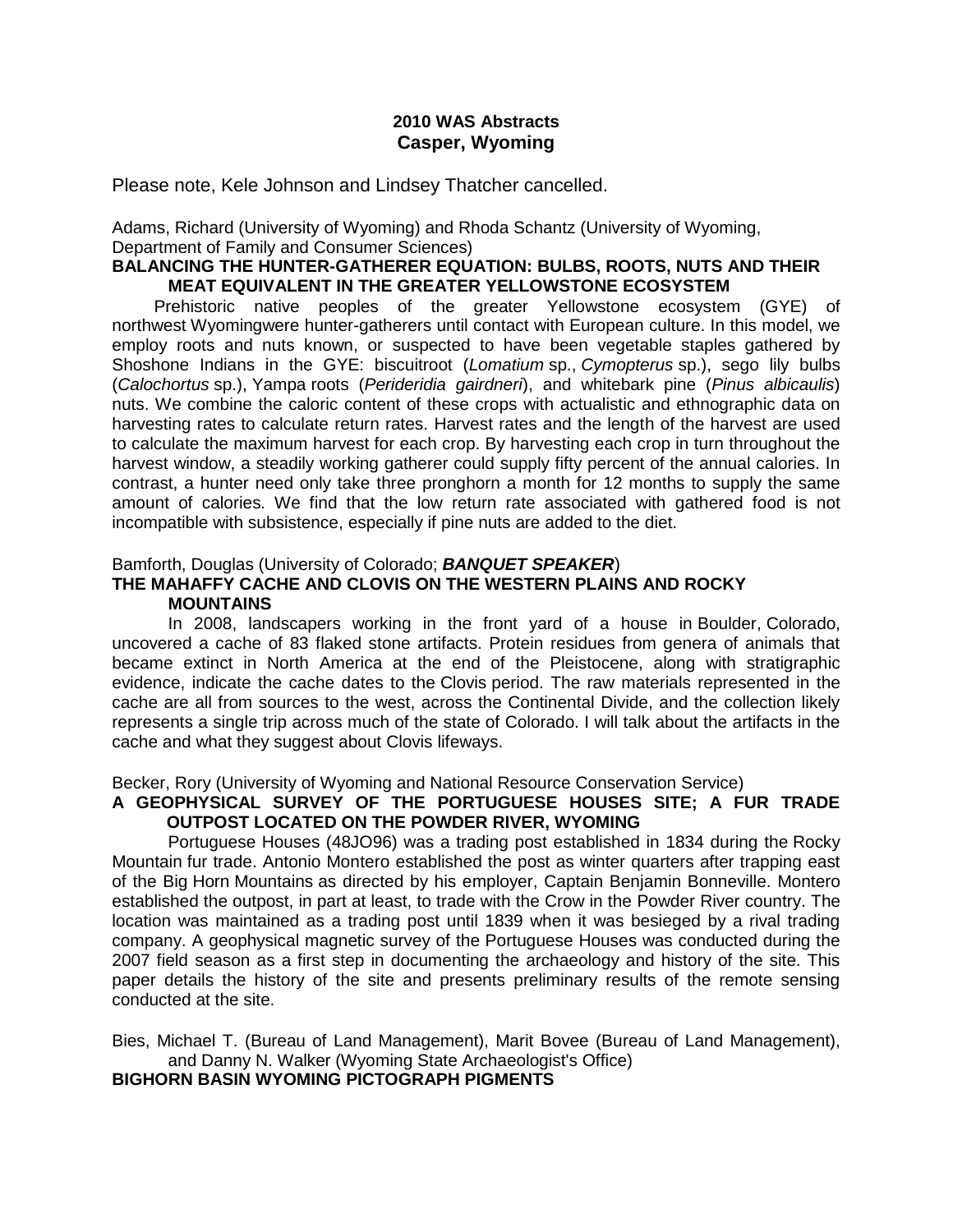This poster presents the results of analysis of the pigments utilized to produce pictographs at Legend rock Petroglyph site (48HO4) and other sites in the bighorn Basin of Wyoming. This includes analysis of pigments from several sources in the region and also pigments recovered from site excavations in the Bighorn Basin.

## Bolton, Rita M. (Central Wyoming College) **48FR2610: RONGIS STAGE STATION**

Rongis Stage Station was established on the Oregon Trail near the Fifth Crossing of the Sweetwater about 1874. The large complex possessed the usual lodging and animal husbandry facilities and a blacksmith shop. It also boasted an official post office, saloon, and brothel, making it one of the most popular cultural institutions in the Sweetwater Valley. It quickly became a base of operations for many of the cowboys, sheepherders, homesteaders, rustlers, and ne'er-do-wells for miles around. Neighboring cattle baron John Clay, president of the Wyoming Stock Growers Association during the Johnson County War-era, regarded Rongis as an enemy camp and may have had part of the station burned during the 1880s. It was occupied at least until the Lander - Casper stage service was discontinued in 1906. The site has been documented using historical records and photos as part ofCentral Wyoming College's Sweetwater Archaeology Project. The actual site location is uncertain. It is hoped to resolve this issue and locate and record the site during the 2010 field season.

## Brow, Gale (Central Wyoming College)

**FROM CHIEF WASHAKIE'S HORSE PASTURE TO A UNIVERSITY RESEARCH STATION**

The area at the mouth of Sinks Canyon, where the Middle Popo Agie flows out of the Wind RiverMountains, has long been a garden spot. Several Paleoindian points have been discovered, rock art abounds nearby, at least one possible Archaic bison jump is known, and it was a favorite camping place for the Eastern Shoshones. Early settlers christened the area "Washakie's Horse Pasture." The balmy micro-environment created by the local geology led settlers to plant extensive orchards and grow a variety of unlikely fruits and produce. A statewide referendum about 1891 decided to locate aState Agricultural College there but the plan was killed by the UPRR. The University of Wyoming soon established an agricultural research field station at the site. Much of that primitive scientific complex -barns, corrals, cellars, dumps, dwellings, etc., is now an extensive archaeological site immediately downstream from the bison jump. The property is now owned and being developed by CentralWyoming College. The first formal effort to begin historic and archaeological documentation of the site will be initiated during spring 2010.

### Burnett, Paul, SWCA Environmental Consultants

### **BUILDING A PREHISTORIC RESEARCH CONTEXT FOR SOUTHERN WYOMING**

From east to west, southern Wyoming transitions from classic high plains grasslands to intermountain sagebrush and desert scrub communities flanked by coniferous forests. This transition affects several aspects of the regional archaeology. This paper uses GIS to interpret major trends in archaeological inventories and site distribution across a large portion of southern Wyoming. Using a database of over 29,000 prehistoric records within over 31,000 square miles, some regional trends in site distribution are identified. Among the notable patterns is an abundance of hearths and fire-altered rock in the west, which contrasts to a high frequency of stone circles in the east.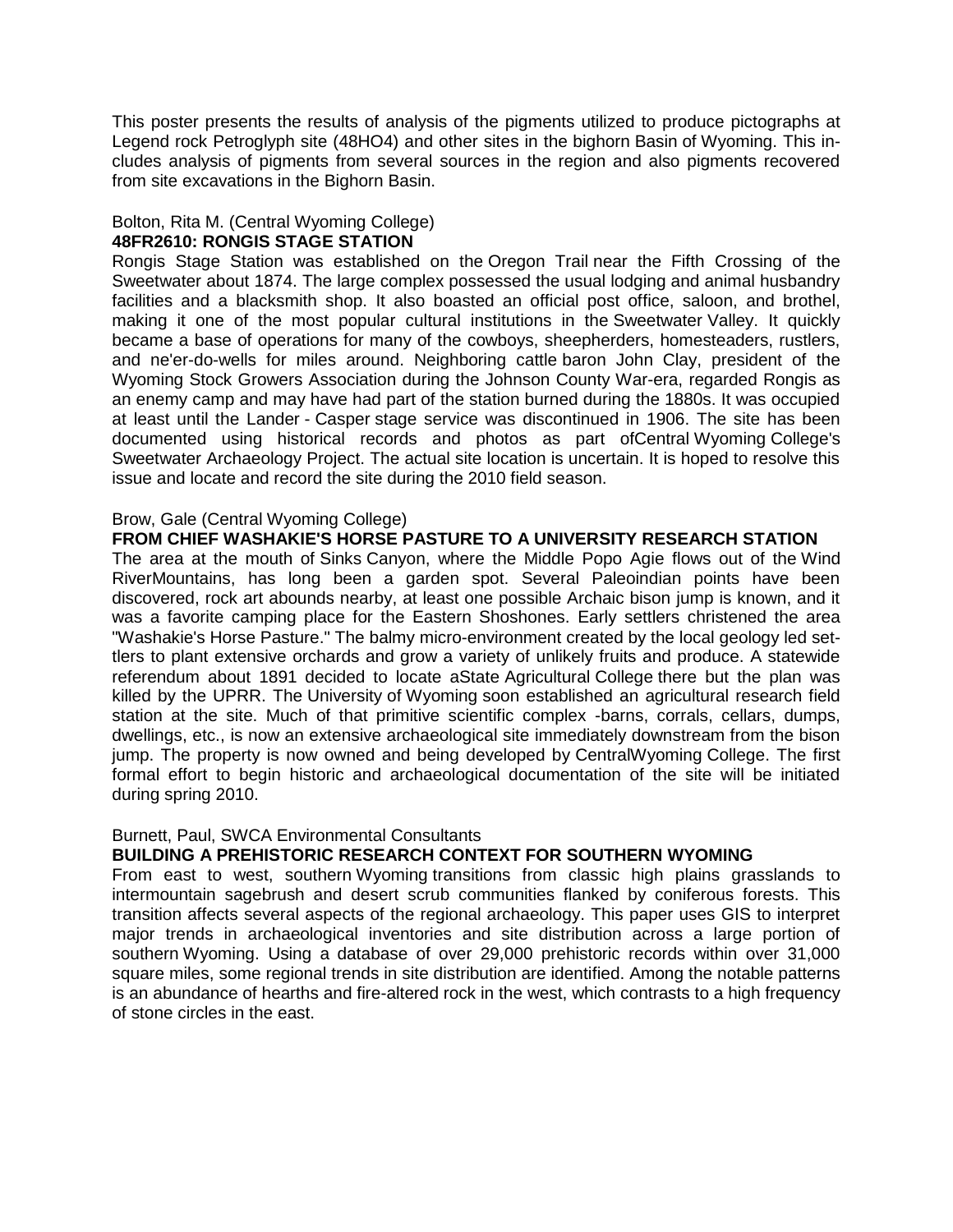#### Copp-LaRocque, Clara (Central Wyoming College) **THREE CROSSINGS (48FR231) HISTORIC SITES: A COMPLEX INSTEAD OF ONE SITE**

Three Crossings (48FR231), near present day Jeffery City, was a major point on the Oregon - California Trail. Preliminary research conducted in 2009 indicates that "the" Three Crossings is actually a complex of at least eighteen historic sites along approximately one and one half miles of river bottom. These include Pony Express and stage stations, and a telegraph station which transmitted the news ofLincoln's assassination. A small U.S. Army fort, and several ranch headquarters including one operated by one of the most influential "cattle barons" in Wyoming, are part of this complex. Three Crossings had an important role in the development of Wyoming during the migration and early settlement periods and is a vital piece of the state's history. This paper summarizes known information and discusses plans for 2010 field work.

#### Graves, Adam C. (Arcadias)

### **FOLSOM-AGED BISON MOVEMENT ON THE SOUTHERN PLAINS (POSTER PAPER)**

This paper examines the trace element content of bison teeth to determine their migratory patterns. Modern and prehistoric bison teeth from the Southern Plains are analyzed to assess the interrelatedness of *Bison antiquus -* an extinct form of the North American buffalo - and human movements between 10,800 and 10,200 years ago. This study uses Laser Ablation Inductively Coupled Plasma/Mass Spectrometry (LA-ICP/MS) to examine the down-tooth distribution of trace elements in enamel of modern *Bison bison* from Colorado, Kansas, New Mexico, Oklahoma, and Texas to define the geographical limits and concentrations of specific minerals. In addition, *Bison antiquus* teeth from Early Paleoindian locales on the Southern Plains are analyzed. The modern bison enamel provides an elemental map upon which the movements of extinct herds were assessed. *Bison antiquus* tooth samples indicate a clear absence of longer, structured herd movements. Human adaptive strategieson the Southern Plains shifted from a moderately specialized approach to highly specialized bison hunting around 11,000 B.P. The presence of both migratory and numerous residential bison herds (and therefore a predictable resource base) across the Southern Plains was likely a catalyst for specialized bison hunting.

Harrell, Lynn (Bureau of Land Management, Kemmerer), Dr. James H. Speer and Dr. Karla Hansen-Speer (Indiana State University)

### **THE BRIDGER ANTELOPE TRAP: PRELIMINARY RESULTS OF A DENDROCHRONOLOGY STUDY**

The BLM Kemmerer Field Office is conducting a dendrochronology study of the Bridger Antelope Trap, an early historic site in southwest Wyoming listed on the National Register of Historic Places. Although early settlers described the communal trapping operation by Native American tribal groups, there is no other information to demonstrate the trap's age of construction, use and maintenance, or time depth. The dendrochronology study is being accomplished by Indiana State University Biogeography and Dendrochronology Laboratory, who collected 200 tree ring samples currently under analysis. The samples include core and cross section samples from the old juniper wood in the fence remnants defining the trap and old axe-cut stumps in the adjacent juniper stands. Core and cross section samples from live juniper trees and sagebrush within and near the trap are also being analyzed. Samples collected in 2008 produced an early date of A.D. 1754 in the master chronology from live juniper. While the analysis of the 2008 samples from the old trap wood was inconclusive due to the weathering and poor preservation, a preliminary estimate of the early 1800's is suggested as an outside date for one sample. The site study is continuing through analysis of additional tree ring samples collected in 2009.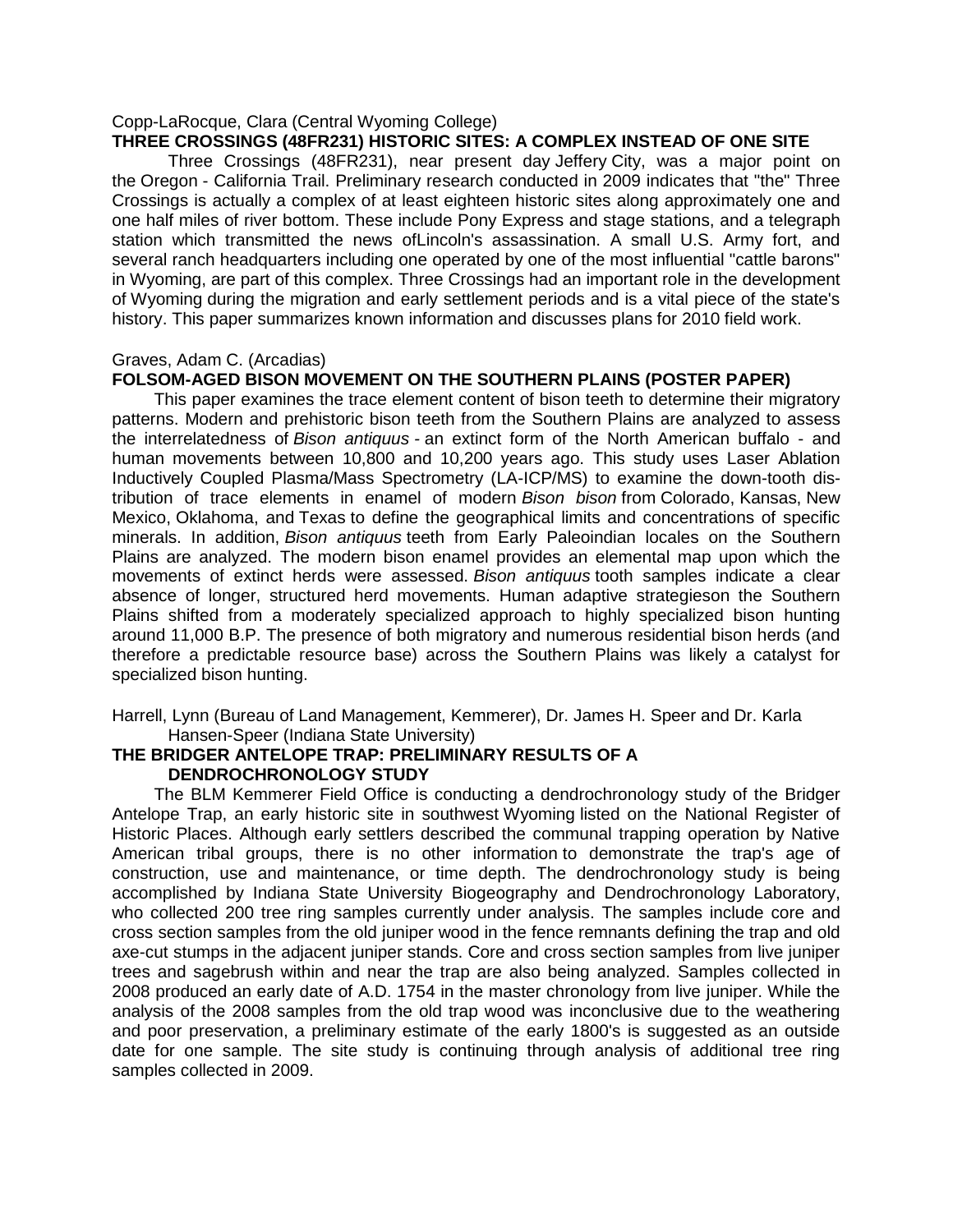### Kennedy, John (SWCA Environmental Consultants) **METAL PROJECTILE POINT SURVEY OF THE INTERIOR WEST (POSTER PAPER)**

A survey of 14 states across the interior west was begun in 2008 to amass information on Protohistoric and Historic aged metal projectile points. Preliminary results of analysis of 435 metal points, presented in 2009, suggested certain quantitative and qualitative patterns may be distinct across time and space. An update of this ongoing data collection and analysis effort is provided by presentation of new results from the growing sample of approximately 1,000 points.

### Kornfeld, Marcel, Mary Lou Larson, and George C. Frison (University of Wyoming) **IS IT CLOVIS?**

A cache discovered in 1976 while excavating the Laddie Creek Site consists of 16 specimens, mostly large blades, a few blade like flakes, a core, and a scraper. The cache was found on the surface under a boulder. The unusually large size of the blades immediately raised suspicions about its cultural affiliation. In this presentation we discuss the nature and characteristics of the cached items, including morphology, platforms, size and weight, and wear patterns. These variables are then compared to other caches of known cultural affiliation and time period to suggest the cultural context of this important prehistoric feature.

#### Kornfeld, Marcel (University of Wyoming) and Mark E. Miller (State Archaeologist's Office) **WYOMING AVOCATIONAL ARCHEOLOGISTS (POSTER PAPER)**

Wyoming and the Rocky Mountain west are natural for outdoor activities where an abundance of artifacts has intrigued the regional population for decades and created and interest in the past. Although some of the earliest archeologists in the area were professionals much archeology over the past century was conducted by avocational archeologists. The formation of the Wyoming Archeological Society in the 1950s organized the avocational community into an organization with local chapters that conducted the first archeological investigations in the state. Avocationals have played significant roles, including research, lobbying for legislation, fundraising, and in other aspects of Wyoming Archeological endeavor. This presentation highlights several members of the past and present avocational community.

# Laughlin, John (Wyoming State Historic Preservation Office)

### **THE FINLEY SITE: 70 YEARS LATER**

Seventy years have passed since Orion M. Finley discovered the Finley Site. In 2010 the Wyoming State Historic Preservation Office initiated a formal nomination of the site for inclusion on the National Register of Historic Places (NRHP). The nomination has been approved by the State Review Board and is now in the hands of the Bureau of Land Management for submission to the NRHP review board in Washington, D.C. Presented here is a history of investigations at the Finley site; discussion of the significance of the Finley site to Early Man studies; and discussion of future work at the site.

### McKay, Andrew (Central Wyoming College)

## **2009 ARCHAEOLOGICAL AND HISTORICAL STUDIES AT ST. MARY'S STATION (48FR230)**

St. Mary's Station was established at the foot of Rocky Ridge about 1859 as a stagecoach stop that may have been called "Silver's Ranch." It later served as a Pony Express and telegraph station. After attacks by the Shoshones in 1862, it was garrisoned by the U.S. Army. The Sioux attacked repeatedly during the Civil War and once succeeded in lighting the post on fire. When flames reached the powder magazine at least a portion of the little fort blew up. There is debate between historians, archaeologists, and local ranchers about where the station was rebuilt. At one place or another, it apparently remained in operation until at least the late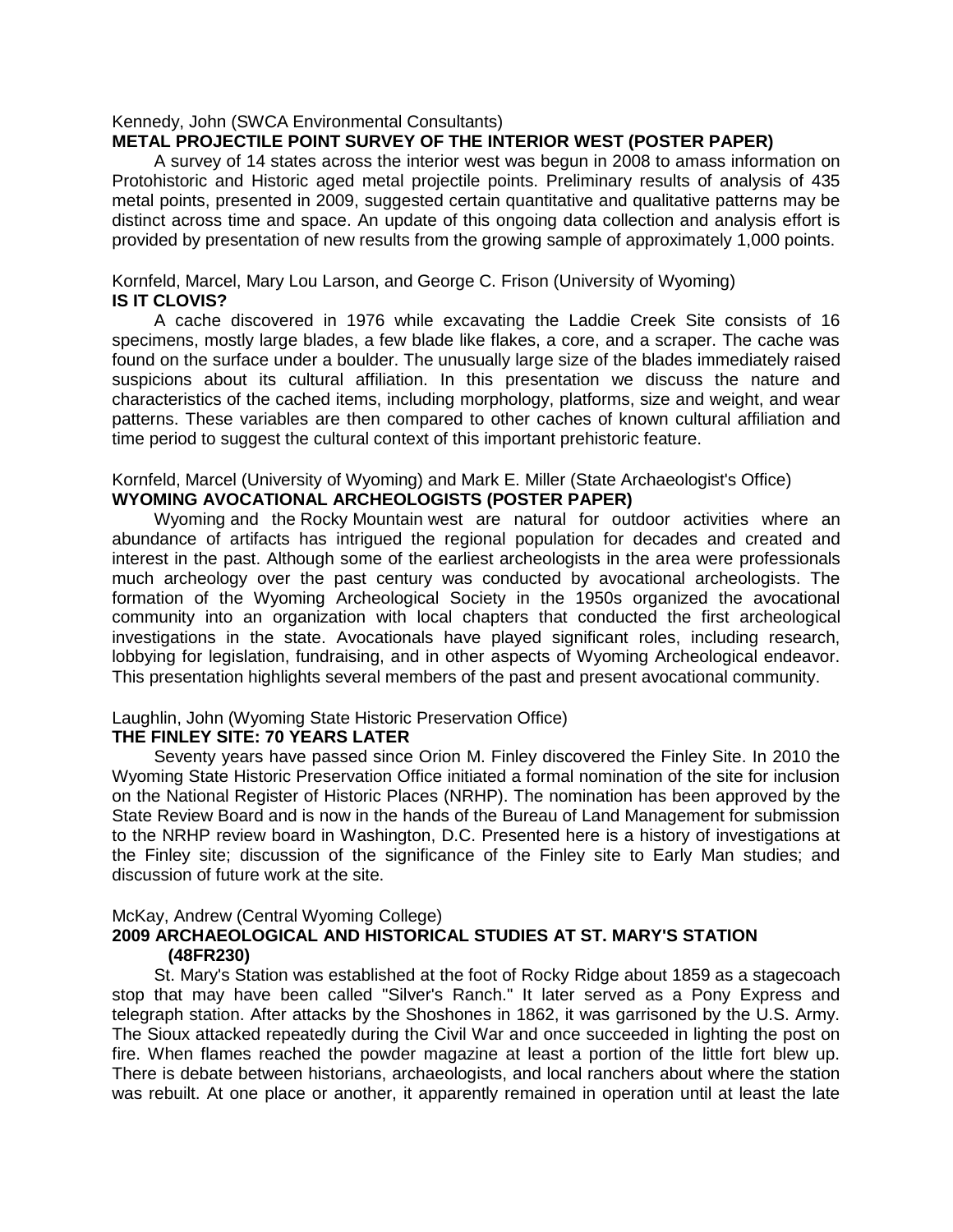1860s when it was abandoned. Homesteaders are believed to have salvaged building materials from the site, which was savagely looted during the 1960s and 1970s. The site of the burned station was re-recorded in 2009 as part of Central WyomingCollege's Sweetwater Archaeology Project. The 2010 field plans call for limited subsurface testing there, and continued efforts to locate the possible second station site.

Ostahowski, Brian (University of Wyoming)

## **BEVERAGES OF CHOICE: RURAL WORKING CLASS AFRICAN AMERICAN DRINK IN THE 19TH AND EARLY 20TH CENTURIES (POSTER PAPER)**

An outstanding variety of bottle types, representing myriad methods of construction, were recovered from the Jackson Homestead. A close study of beverage bottles has provided insight into an African American family's power of choice and consumption behavior during the mid 19th through early 20th centuries in Montgomery County, Maryland.

### Schroeder, Bryon (University of Wyoming)

### **THAT'S A LOT OF ROCKS: THE REDISCOVERY AND REANALYSIS OF THE SHIRLEY BASIN LODGE SITE 35 YEARS LATER.**

The Shirley Basin Lodge site (48AB301) saw some of the first collaborations and excavations between the Casper, Cherokee Trails, and Cheyenne WAS chapters. The site originally reported by Lou Steege to George Frison in 1967 was excavated on the July  $4<sup>*</sup>$  weekend of 1969 by the WAS to protect the site from heavy looting. A preliminary report by Lou Steege of the 1968 excavation appeared in the Wyoming Archaeologist. Seven years later George Zeimens completed a master's thesis detailing the findings of the 1968/1969 excavations. Since then the site has not been the subject of any investigations despite its close proximity to the University of Wyoming and unparalleled assemblage of artifacts. Now thirty-five years later, under the direction of the UWAR, the 50,000 plus artifacts originally recorded by the WAS have been rediscovered and reanalyzed. This talk will comment on the frequency and classes of artifacts, and the broader implications the Shirley Basin Lodge site has for Plains Late Prehistoric archaeology.

# Wolff, Sarah E. (Pennsylvania State University and University of Wyoming)

# **IT'S A SMALL WORLD AFTER ALL: A PRELIMINARY INVESTIGATION OF LICHENOMETRY DATING ON HISTORIC STRUCTURES**

Lichenometry is the use of lichens to date archaeological or geological events using a regression curve derived from using size of the lichen to predict the age of the lichen, and hence, the age of the exposed substrate to conditions fostering lichen growth. In this preliminary investigation, I explore the possibility of using lichenometry in historic archaeology, focusing on two contrasting applications of lichenometry to historic archaeology to determine age of structures. First, I will focus on the use of lichenometry in the Southeastern plains of Wyoming on historic structures. Second, I will contrast the application of lichenometry in the west to the use of lichenometry on historic stone structures in the Orkney Islands, Scotland. By comparing and contrasting these two areas, I will demonstrate the appropriate application and potential of using lichenometry to date historic structures.

### Wolff, Shana M. (Laramie County Community College)

## **AN ANALYSIS OF PLANTS TRADITIONALLY USED BY PLAINS INDIANS AS TOPICAL ANTISEPTICS FOR ANTIMICROBIAL EFFECTIVENESS**

The purpose of this study was to examine the laboratory effectiveness of Plains Indian plant remedies traditionally used as topical antiseptics to prevent or treat infections of the skin. My hypothesis was some of these plants would display significant antimicrobial activity in the laboratory, *in vitro*. I used 30 different medicinal plants known to have been used by Plains